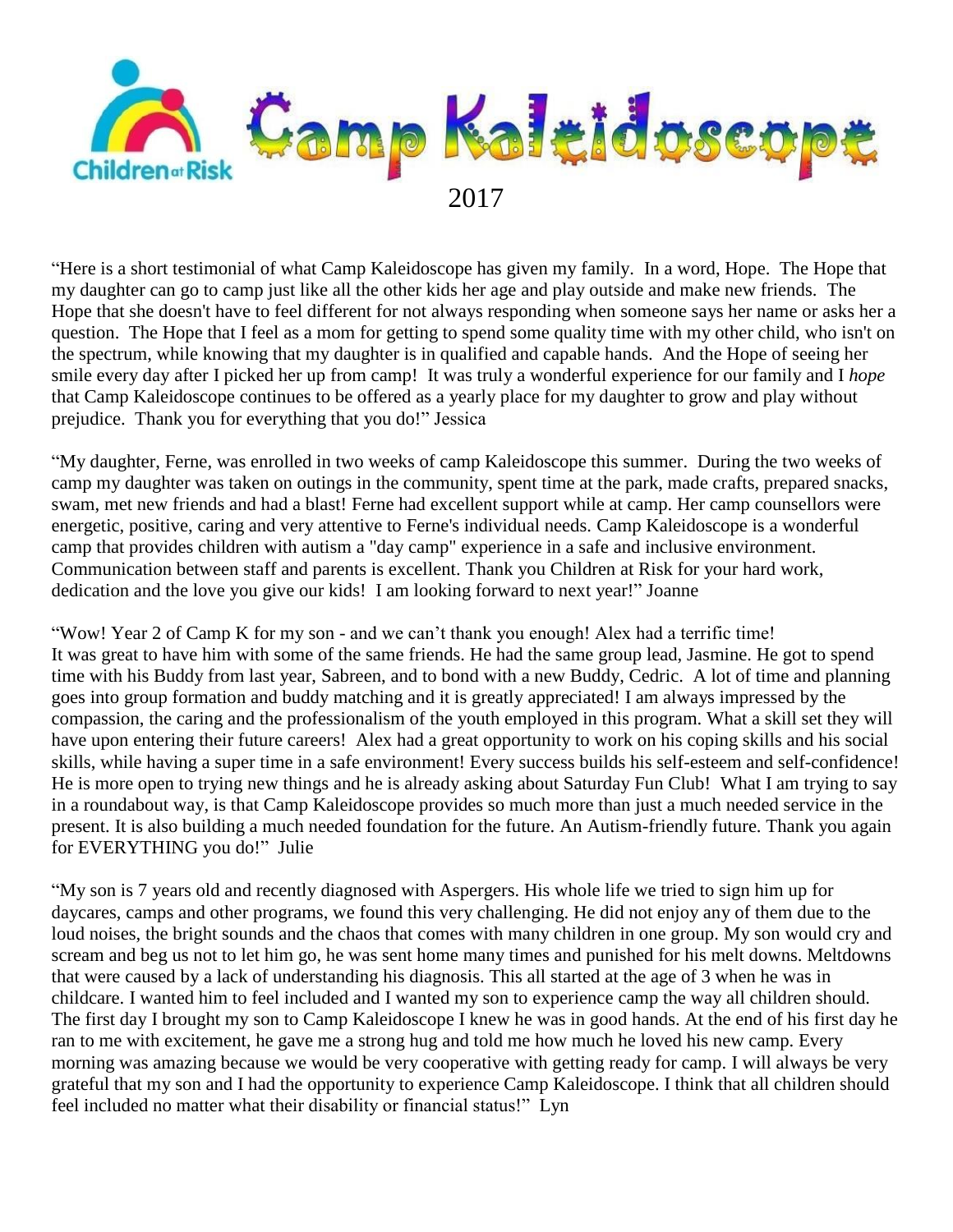

"Camp Kaleidoscope has become indispensable for us. It has provided us much needed respite over the summer months and given our child happiness and entertainment as well as valuable social interaction and education. We try to sign up for as many weeks as we can be given every year!" Jack

"There has not been ONE place that I have gone to that offers Logan the safe, fun atmosphere and 1:1 care that you guys do and there is nothing else like this. We - like most families - are tight on funds and have had funding cuts but when we prioritize things – Camp K is  $#1."$  Marta

"Jocelynne thoroughly enjoyed Camp Kaleidoscope once again this year. She thrives in thus camp and we can't imagine a summer without it. In the mornings she would stand by the door holding her backpack pining to go. The high caliber of staff with their boundless energy and patience is what truly sets this camp apart. Jocelynne gets to truly enjoy summer thanks to Camp Kaleidoscope! Keep up the great work!!" Pierre and Deb

"This is Iris's parents. My husband and I are so thrilled that Iris had such a wonderful experience at Children at Risk's Camp Kaleidoscope. Firstly, we want to thank Children at Risk for providing this precious chance for children like Iris. As far as we know, Camp Kaleidoscope is the only one-on-one summer camp for children with autism in Ottawa. It was Iris's first full day summer camp, however, the transition was very smooth – we believe that is attributable to the trust and bond established in her previous participation in your Saturday Fun Club program and March Break camp. Although she was not able to tell us verbally, we could tell that she had a great time every day in the camp from her interactions with her counselors and from her mood when we picked her up. She will enter full day kindergarten at school in September; her positive experience in the summer camp has increased our confidence for another smooth transition. It was truly a wonderful experience for her and for us knowing she was having fun in a safe and fun filled environment. We 100% want to let her come back next summer!" Lilou & Hui

"Erik has been attending Camp Kaleidoscope since he was three and half years old. The first day I took him to camp he had tears running down his face because Mom was leaving him with strangers. (Erik never had a baby sitter.) The next morning at Camp K while saying hello to counsellors and signing Erik in; he ran straight into the camp without even saying goodbye to me! My son loves going to Camp K. He thinks it is the best. He also considers the people at Camp K "family". We live in Kanata and it is a long trip to camp with it being in the East end this year, but Erik who hates long car trips & traffic will sit quietly in the car because it means having fun and being at camp!" Rose

"My son Myles has been attending Camp Kaleidosocpe for at least a few years and he loves the camp. This year we had an incident at another camp that only confirmed our reasons for sending Myles to Camp K. He got upset and ran away, into traffic. This would not happen at Camp K and I feel so confident that I can send him to a safe, happy and friendly place where he fits in and feels at home. The staff are wonderful and everyone knows him and I just feel a part of the CAR family. We all love Camp K, so much so that our daughter worked there this past summer and also had a blast. Camp K rocks!" Cindy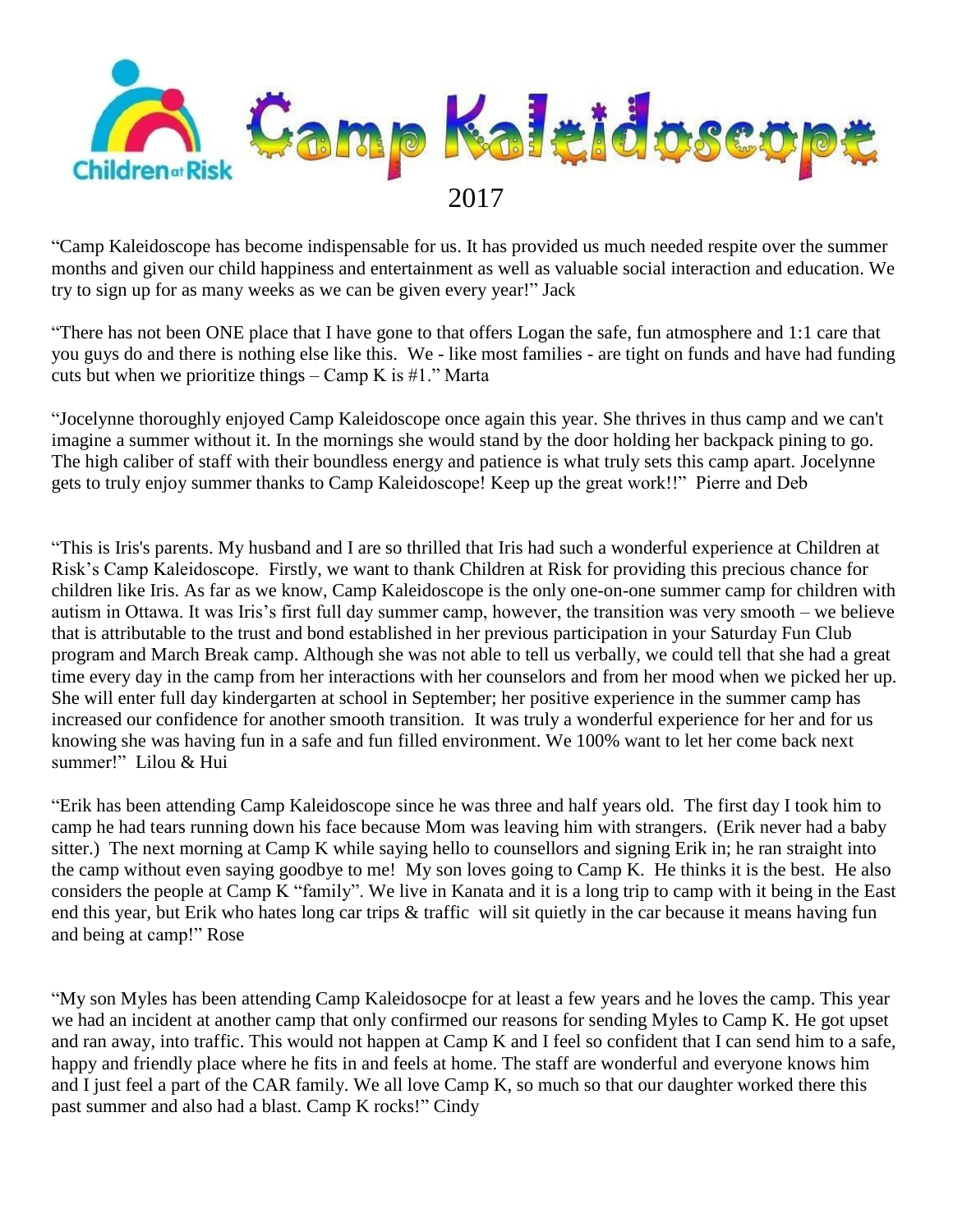

"What an amazing experience! My family has been very fortunate to have connected with Children at Risk! Camp Kaleidoscope has truly blessed my family in many ways over the last few years. My nephew is now 19 years old, has limited abilities, is non-verbal and faces many challenges.... he has been kicked out of the summer learning program, requires too much assistance to participate in any city camps, and gets sent home on a regular basis from school. He suffers from extreme anxiety but loves interactions with people of all ages. He uses an iPad to communicate and can become frustrated and hit or run away. He requires a worker to go into the community and to partake in activities that we can enjoy anytime without a one to one support. Camp K provides a fun and safe program that allows him to be a kid!! They take the time to get to know each camper and pair counsellors appropriately. All of their staff are trained and really seem to enjoy what they do (have fun and help the campers) so that they too can enjoy their camp experience! The field trips are great and camp activities are planned accordingly taking into account the needs and wants of the kids $\mathbb{C}$  My daughter has also had the opportunity to volunteer and now work as a peer buddy(counsellor) and can't wait to do it again! We all look forward to Camp K!!!!  $\odot$  So many thanks to Children at Risk!" Tracy

"My son Ryan has been going to Camp Kaleidoscope for the past 5 years and he loved every minute of it. He always has a big smile on his face when he goes and when we pick him up. I never have to worry about him because I know he's in good hands with the amazing camp counselors. I would recommend Camp Kaleidoscope to anyone who's looking for a camp for their special needs child(ren)." Julian

"I want to thank you for the exceptional Camp Experience my son has enjoyed this summer! It is so difficult for me to maintain the high energy level dictated by my sons varied medical exceptionalities while keeping him safe and engaged, but somehow you manage to deliver superior programming with joyous attentive staff. This was our second year with your camp. I do not trust my son's care to many people. His behaviours need to be constructively handled while supporting his individuality; a skill very few trained personnel possess (in my opinion over 19 years in the biz). The fact that this guy jumps out of bed every morning because it is a "Camp Day" and hustles ME out to the car is a very loud way for my non-verbal son to say I LOVE THIS! I applaud his Camp Counsellor - Jennifer is gold! I am so grateful for your organization and hope we can access your summer program for many years to come. It is comforting to know George is so well supervised and that his safety is paramount - while he enjoys his full days of activities!" Karen

"Camp Kaleidoscope of 2017 with weeks 1-3 and week 5 were the most spectacular weeks EVER!!! :) The best parts of every week were swinging at the park, swimming at the wave pool and going on field trips: such as Saunder's Farm, Karter's Korners, Brewer Park, the Walkley Bowling Alley, the St. Laurent Shopping Center's Imagine Cinemas, and most of all: Mont Cascades! Thank you so much for understanding me and taking such good care of me and making me happy. My support workers were: Kianna, Sarah, Josette, Annalee and Carol. And they were full of life and they sang and colored with me! I can't wait for next summer! You make every summer very special for me!" Anuk (Camp K Camper)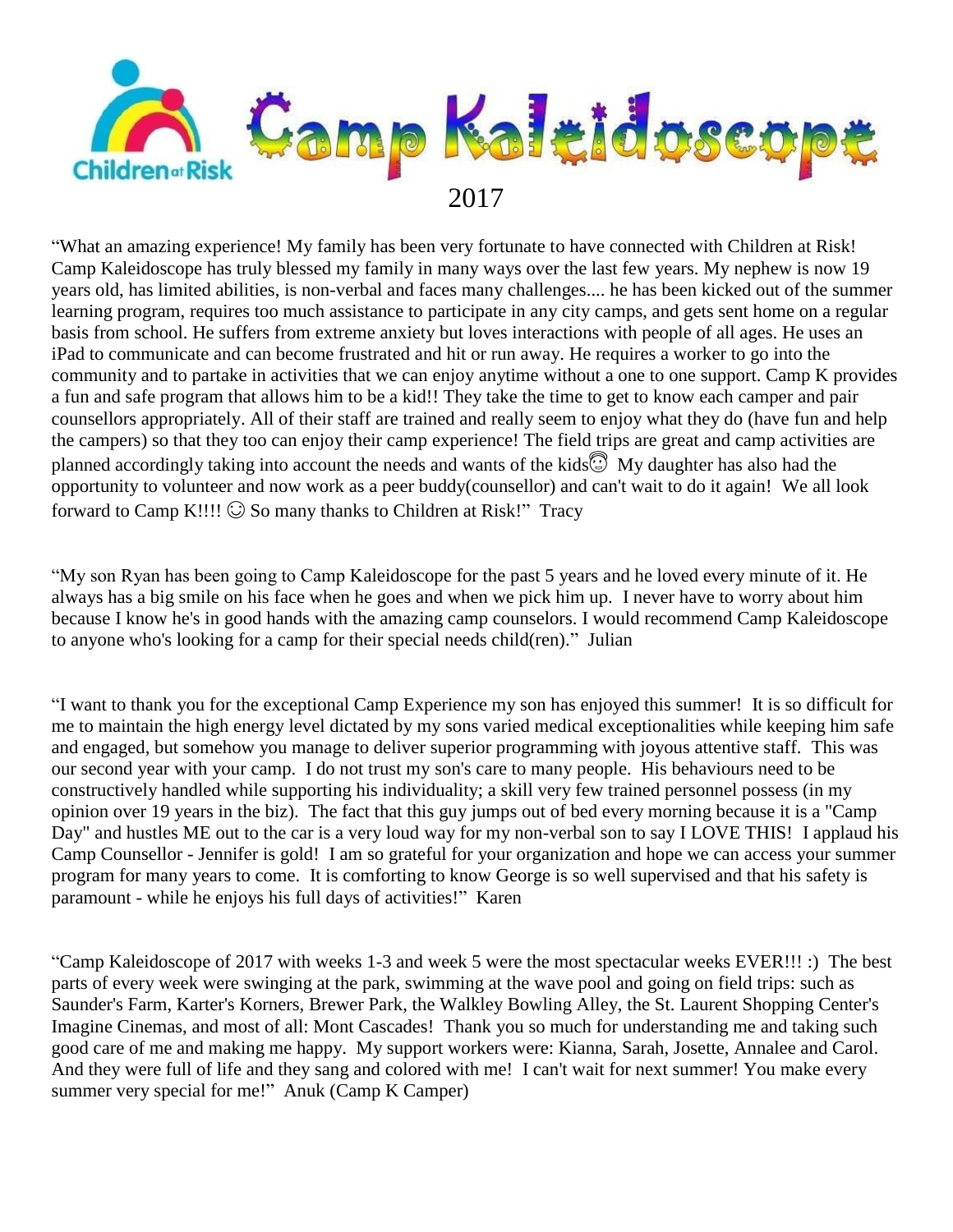

"This was our son's first year at Camp Kaleidoscope and he loved it. It has been his favourite camp this summer. When I went to the intake interview, I had a good feeling about it as the interviewer was so accommodating and completely knew how to keep my son entertained/occupied while we spoke. She was able to get him to engage with her as well. We originally were going to sign him up for 1 week to give it a try but I liked the interviewer so much that I registered him for 2 weeks. She was fantastic and was able to fit him in for the weeks requested. Our son was diagnosed less than 2 years ago and this was our first summer signing him up for specialized ASD camps. I am so grateful that Camp Kaleidoscope exists and that the counsellors are so great with our son. He came home happy each day and they do way more activities with the kids than just letting them play. ASD is new to us and so we're looking forward to seeing all the other activities that are available through Children at Risk. It was also comforting knowing there's a whole world of other kids similar to my son and that we're not alone. We're looking forward to enrolling our son again next year. Thanks for the great 2 weeks!" LeAnh

"This is my testimonial on the greatest camp on earth. Summer has flown by and is almost done and it couldn't have been as successful without the care my son got in the two weeks he attended Camp Kaleidoscope. My son has a new diagnosis of being on the spectrum (May 2017) so we didn't have much time to plan for his summer vacation from school. In the past, City run programs were not a good fit, but when I was introduced to your camp and read about it and heard from others who have dealt with you, I had nothing to lose and sought out a placement with your camp. From the beginning of the process to the end, it was the most positive experience I have endured. The staff go above and beyond to answer questions, make everyone comfortable and most importantly, provide our children with the best care and the most fun in a safe environment that they could ever have. I look forward to many years ahead for my son to continue with such a great organization that loves and cares for him as much as I do. Thank you Camp Kaleidoscope for a memorable summer and new friendship!!!" Rebecca

"Thank you Children at Risk for providing a safe, fun and interesting camp for our daughter. We're always impressed with your programming and how happy our girl is when we drop her off and pick her up at the end of the day. We are very grateful for this opportunity, summer would be a very different story without Camp Kaleidoscope. See you next year!" Chantal, Darren and Arlo

"We had an amazing time this year at the bet summer camp in world! I would like to send a special Thank you for your support in ensuring that our Autistic children a fun, safe environment handling some of the most difficult days with behaviors and non-verbal children and giving parents a greatly appreciated rest without worrying about anything but what's for dinner! God bless you for all your support and making summer holiday and exciting one for 2017. Many thanks to all of the Supporters who also donate to make it possible." Natalie

"Actually my son Halim Bitar is nonverbal, so I couldn't hear from him anything about Camp Kaleidoscope, but it's enough for me to see his smile and to know that he is having fun. I know that he enjoyed his time a lot, and all the activities were very interesting. I'm very glad to be a member of Children at Risk and a big thanks to all your Staff!" Mai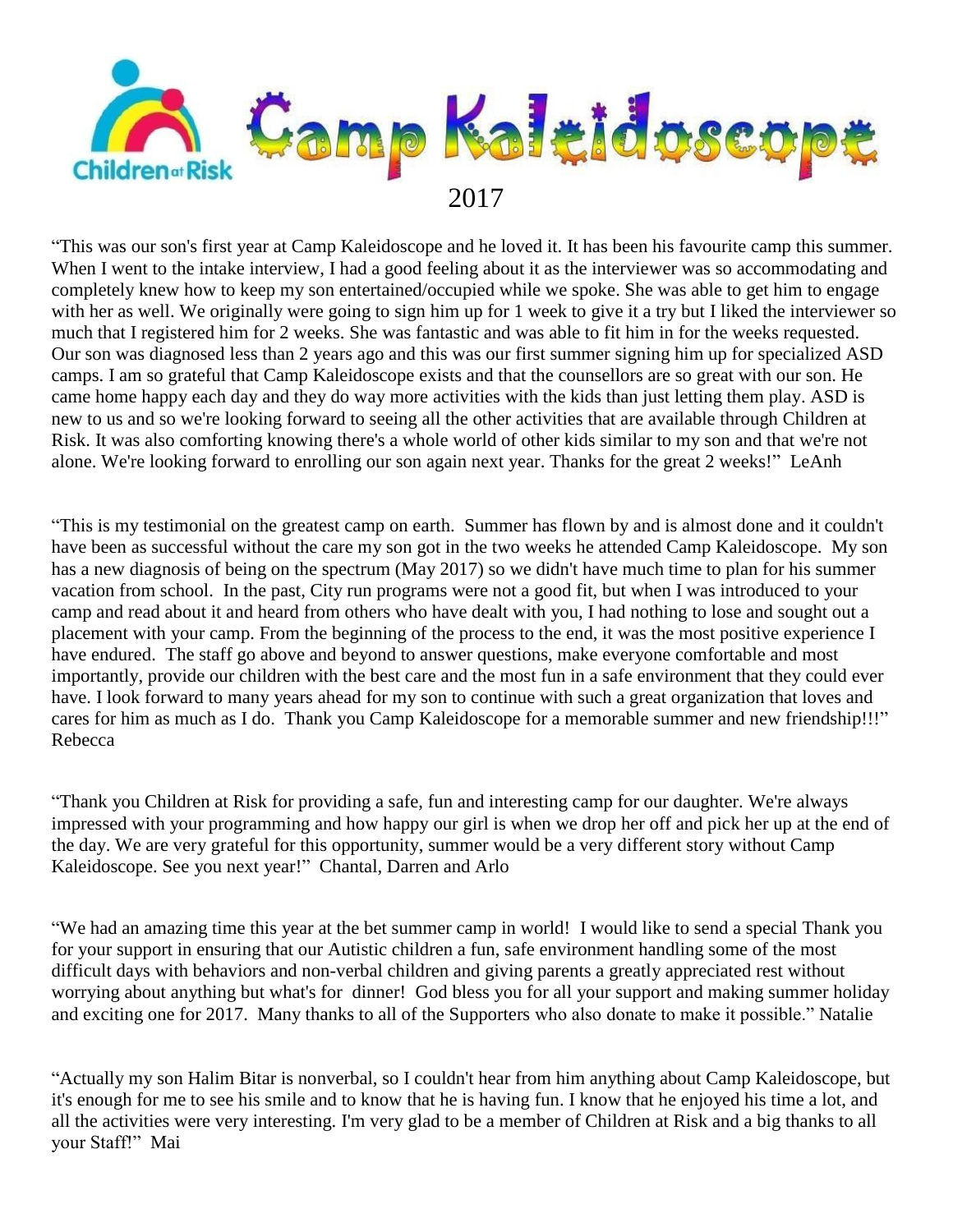

"I would like to inform you that Camp Kaleidoscope was amazing! Mariam had a great time during one week in the camp, she made friends and become more social to interact with other people. I am very grateful for your kind and continuous support to us as a family of disabled child and wish you the best for all upcoming events, especially the summer camp for next year!" Yasmin

"Isabelle had so much fun at camp, when I picked her up her face lights up. She really loved drawing and going Swimming and of course the special trips to new places that she hasn't been before. She started drawing more and singing and playing with her brother. Miguel loves camp Kaleidescope more than school. I can tell because he loves wearing the Camp Kaleidoscope shirt but when I showed him the school uniform he put it away in his dresser, also tries to take off his sister's uniform! I really believe that Camp Kaleidoscope has helped my son and daughter in all kinds of activities from cooking, to socializing with other kids and the Councilors. Also being introduced to a new environment with their Trips before we go as a family, there is less tantrums and they know what is expected. Miguel likes playing outside more than watching videos in his tablet and it was so hard to take it away from him. I never thought it could be possible. Thank you to everyone that made this change in my kids possible!" Maria & Stephane

"I have the pleasure of writing about our family's experience with Camp Kaleidoscope. My 16 year-old daughter has Autism and is non-verbal. While she cannot speak she seeks and enjoys social interaction like everyone else. The challenge for my family is to find positive and supportive socialization opportunities. Camp Kaleidoscope provides the type of wonderful camp experience that is not offered by any other service in Ottawa. The counsellors are carefully screened and selected by the Children at Risk staff who do a marvelous and miraculous job of finding enthusiastic, capable and engaged camp staff that all the children enjoy being with. The camp offers both socialization opportunities and outings in the community. My daughter went to camp with a smile every day and never hesitated to walk into camp-a real testimony of how much she enjoyed it. For the families, it is a great comfort and joy to see out children participate in a welcoming, safe and accepting community. All the staff at Camp Kaleidoscope also interact with the families and parents with a great deal of sensitivity and compassion which can also be very difficult to come by with other service providers. The children attend the camp but the entire family benefits from it!" Anna

"My son Devin attended Camp Kaleidoscope for 2 weeks this summer. It was his second time and he had a blast. The one on one with a worker enabled him to be free, to be happy and to have the biggest smile ever for those 2 weeks. It also allowed the rest of the family to relax because we did not have to worry about his care while at Camp Kaleidoscope. The one on one workers provide a huge level of comfort and care. This camp and these workers provide such a unique setting for these kids. This can't be matched anywhere else in Ottawa. I am so thankful and grateful for this Camp. Thank you Camp Kaleidoscope and all of the wonderful people that make this Camp possible!!! Devin had a wonderful time and as a family we are just thrilled to have discovered this wonderful camp and wonderful organization. We can't wait to see you next year!!!" Nicole